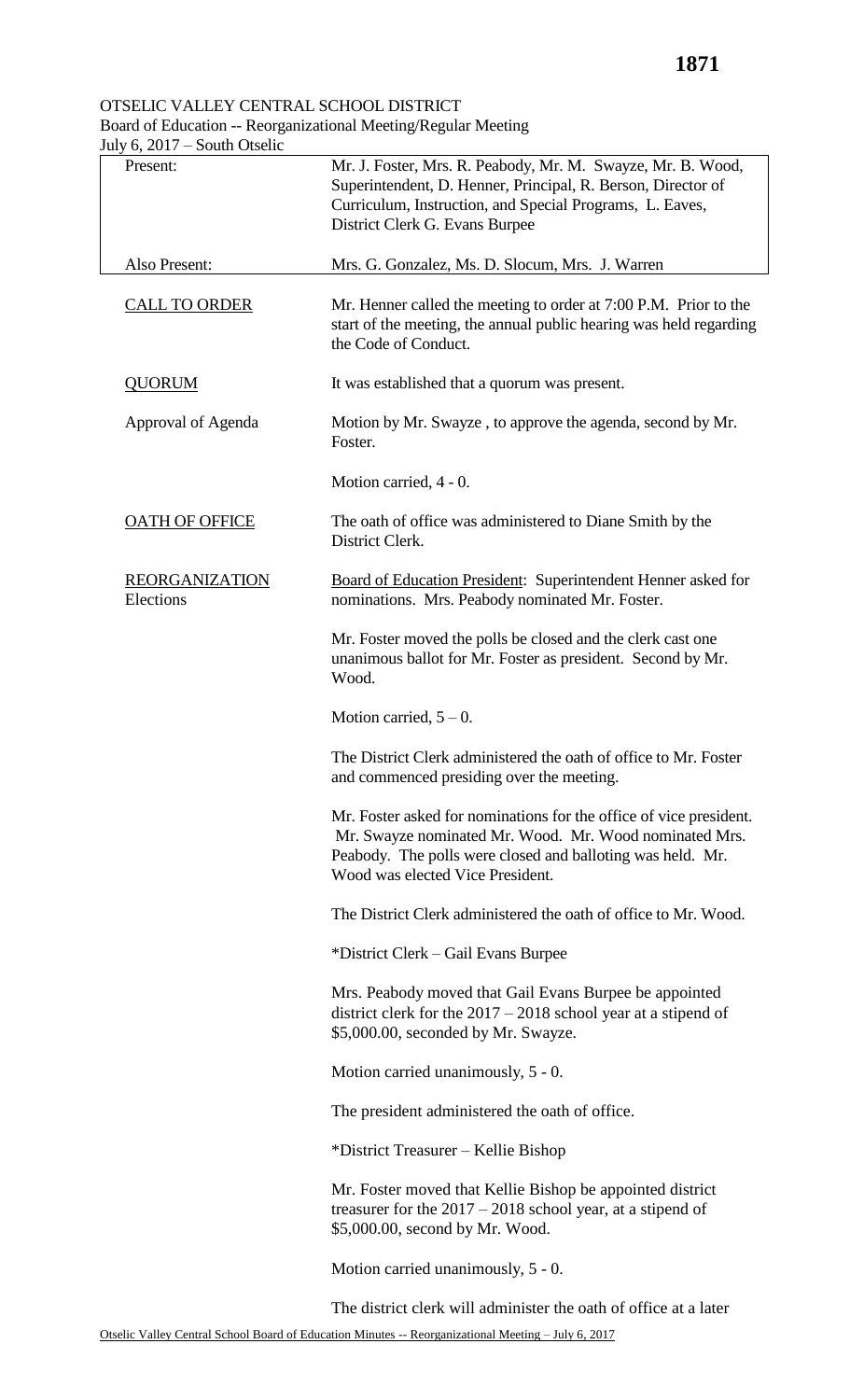time.

| Appointments |  |
|--------------|--|
|--------------|--|

Motion by Mr. Swayze to approve the following appointments:

- 1. \*Deputy District Treasurer: Robert Berson
- 2. *\**District Tax Collector: NBT Bank at a fee of \$2,500.00

\*The District has Public Employees Dishonesty Coverage on the above officers; the Central Treasurer for Extraclassroom Activity Accounts is also covered.

- 3. School Physician: Community Memorial Hospital
- 4. School Attorney: Matthew R. Fletcher \$215.00/hour; \$55.00/hour paralegal services; \$.54/mileage reimbursement; copying, etc. at an additional 10% surcharge; other disbursements billed at cost Susan Johns - \$205.00/hour plus disbursements
- 5. Central Treasurer for Extraclassroom Activity Accounts: Gail Burpee
- 6. Extraclassroom Activity Accounts Auditors: Daniel Henner, Superintendent of Schools; Kellie Bishop, District Treasurer
- 7. Attendance Officer: PK-12: District Clerk
- 8. Independent Auditor: Insero & Co. (General Purpose Financial Statement and Federal Compliance Audit) - at a fee of \$19,000.00
- 9. Records Access Officer: Robert Berson
- 10. Records Management Officer: Gail Evans Burpee
- 11. Asbestos Designee: Robert Berson

| 12. | <b>Committee on Preschool Special Education:</b> |                                           |  |
|-----|--------------------------------------------------|-------------------------------------------|--|
|     | <b>Theresa Yantz</b>                             | Psychologist                              |  |
|     | Eric Depperman                                   | <b>Chenango County Representative</b>     |  |
|     | Roseanne Lewis                                   | <b>Madison County Representative</b>      |  |
|     | <b>Lacey Eaves</b>                               | C.P.S.E. Chairperson                      |  |
|     | Pamela Adams                                     | <b>CPSE Co-Chairperson</b>                |  |
|     | Diane Slocum                                     | <b>CPSE Co-Chairperson</b>                |  |
| 13. | Committee on Special Education:                  |                                           |  |
|     | Theresa Yantz                                    | Psychologist                              |  |
|     |                                                  | Community Memorial Hosp. School Physician |  |
|     | Pamela Adams                                     | <b>Special Education Teacher</b>          |  |
|     | Greg Milunich                                    | <b>Special Education Teacher</b>          |  |
|     | Diane Slocum                                     | <b>Special Education Teacher</b>          |  |
|     | Cynthia Neal                                     | <b>Special Education Teacher</b>          |  |
|     | Mary Helen Blake                                 | <b>Special Education Teacher</b>          |  |
|     | Molly Shepherd                                   | <b>Special Education Teacher</b>          |  |
|     | Carolina O' Connor                               | <b>Special Education Teacher</b>          |  |
|     | Eric Wentworth                                   | <b>Special Education Teacher</b>          |  |
|     | Lacey Eaves                                      | Chairperson                               |  |
|     | Robert Berson                                    | Principal                                 |  |
|     | Pamela Adams                                     | CSE Co-Chairperson                        |  |
|     | Diane Slocum                                     | CSE Co-Chairperson                        |  |
| 14. | 504 Officer:                                     | Lacey Eaves                               |  |

15. DASA Coordinators: Lacey Eaves and Robert Berson Second by Mr. Foster.

Motion carried, 5 - 0.

Designations Motion by Mr. Foster to approve the following designations:

- 1. Official Bank Depository for All District Funds: NBT Bank, South Otselic office
- 2. Board of Education Meeting Dates, Time and Location: fourth Monday, 7:00 PM, in South Otselic
- 3. Official Newspapers: The Evening Sun, The Mid-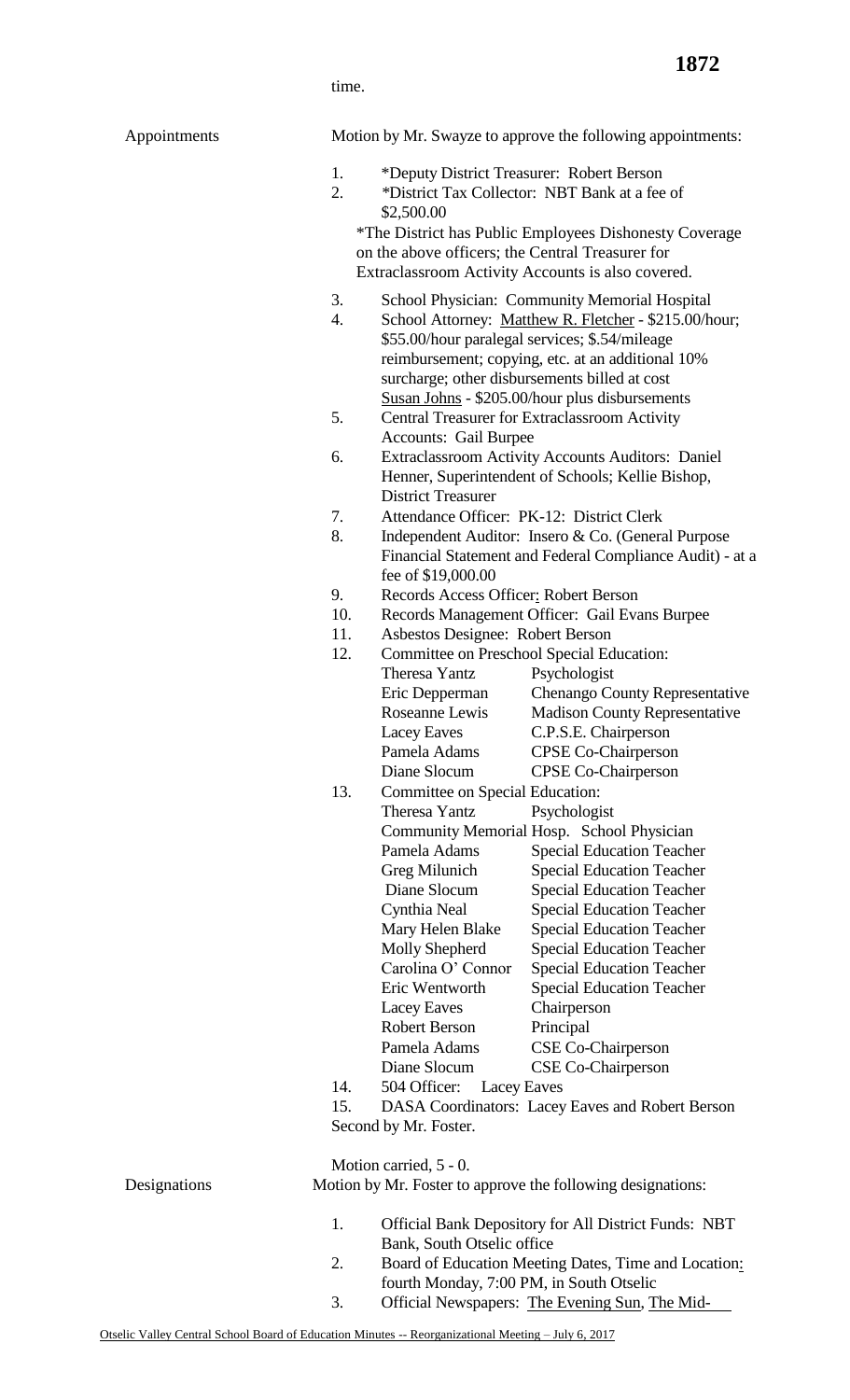## York Weekly

- 4. Payroll Calendar: Commencing with the July 15, 2017 check, bi-monthly
- 5. Mileage Rate: Federal I.R.S. rate for mileage reimbursement
- 6. Field Trip Mileage Rate: \$2.05 per mile
- 7. Copying Rate: \$.10 per page
- *8.* Date of Tax Warrant: September 1, 2017
- 9. Annual BOCES Administrative Budget Vote and Board Member Election: April 17, 2018

Second by Mrs. Peabody.

Motion carried, 5 - 0.

Authorizations Motion by Mr. Wood to approve the following authorizations:

- 1. Purchasing Agent: Daniel Henner, Superintendent of Schools
- 2. Deputy Purchasing Agent: Gail Evans Burpee
- 3. Insurance Consultant: NBT-Mang Insurance Agency
- 4. Payroll Certification: Daniel Henner, Superintendent of Schools
- 5. Deputy Payroll Officer: Robert Berson and Delaware-Chenango-Madison-Otsego BOCES Central Business Office Service
- 6. Authorization of Attendance of Board Members at Conventions, Workshops, Conferences, and Memberships: Attendance authorized, with expenses.
- 7. Designation of Authorized Signatures on Checks: Kellie Bishop, District Treasurer; Robert Berson, Deputy District Treasurer
- 8. Authorization of two signatures on purchase requisitions and claim forms
- 9. Budget Transfers: Daniel Henner, Superintendent of Schools
- 10. Authorization of School Business Official to approve budget transfers up to \$5,000.00
- 11. Authorization to Apply for Grants in Aid (State and Federal): Daniel Henner, Superintendent of Schools
- 12. Preparing Bids: Delaware-Chenango-Madison-Otsego BOCES Central Business Office Service
- 13. Career and Technical Education Advisory Council: Delaware-Chenango-Madison-Otsego BOCES
- 14. Authorization to prepare Bond/Anticipation Notes: Delaware-Chenango-Madison-Otsego BOCES Central Business Office Service
- 15. Authorize Staff Development Activities: Daniel Henner
- 16. Authorization of Treasurer to invest revenues with the approval of the Superintendent: Kellie Bishop
- 17. Authorization of Superintendent to request medical exams: Daniel Henner
- 18. HIPPA Privacy Officer Daniel Henner
- 19. Medicaid Compliance Officer Gail Evans Burpee
- 20. AED Instructor Stacie Morse
- 21. 5-Hour Prelicensing Course Instructor Patricia Graham

Second by Mr. Foster.

Motion carried, 5 - 0.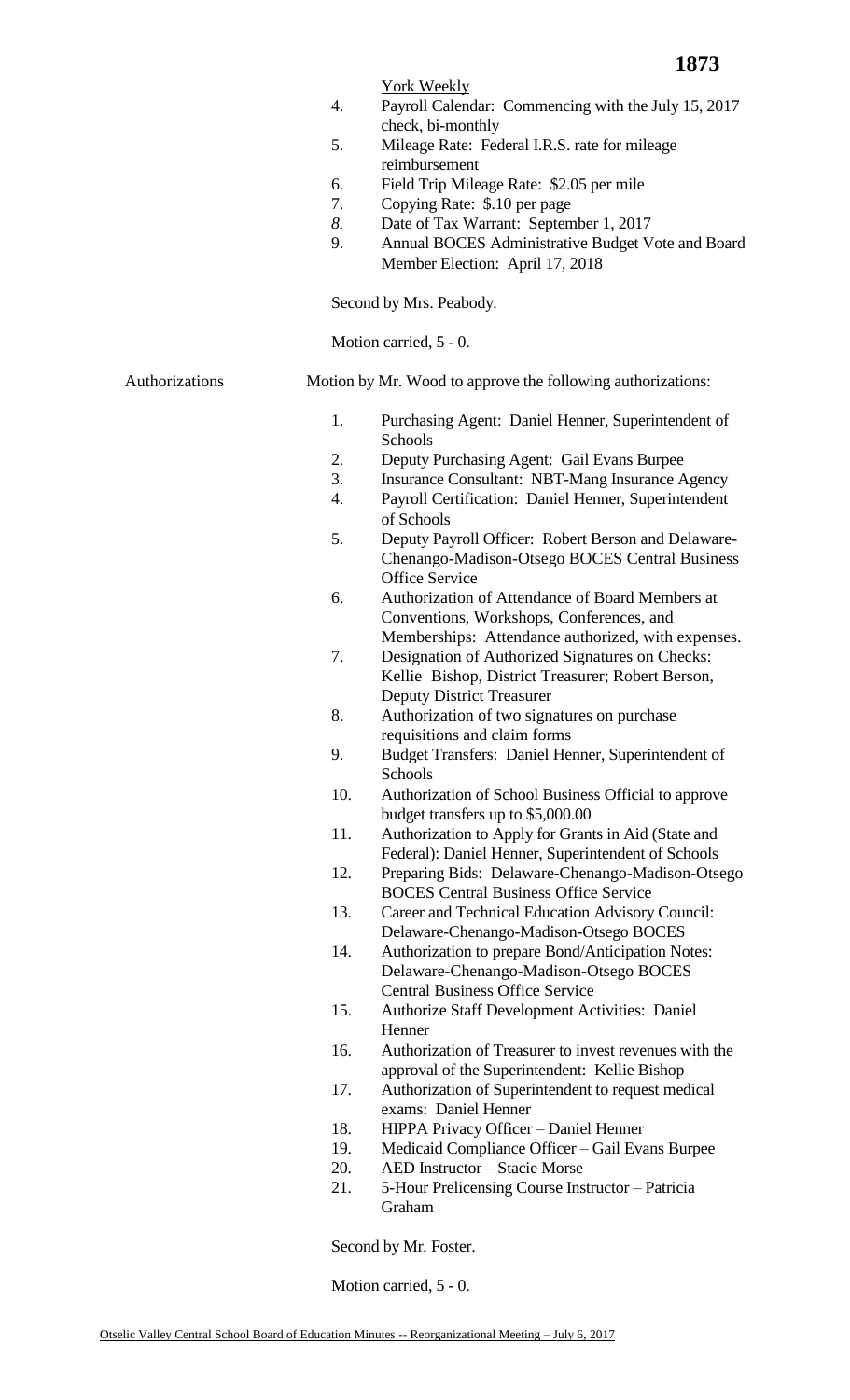|                                                                                                 | 1874                                                                                                                                                                                                                                                                                                                                                                                                                                                                                                                                                                            |  |  |
|-------------------------------------------------------------------------------------------------|---------------------------------------------------------------------------------------------------------------------------------------------------------------------------------------------------------------------------------------------------------------------------------------------------------------------------------------------------------------------------------------------------------------------------------------------------------------------------------------------------------------------------------------------------------------------------------|--|--|
| Policy Review and<br>Readoptions<br>$(FY'17/18 - #1)$<br>$(FY'17/18 - #2)$<br>$(FY'17/18 - #3)$ | This meeting constitutes the annual review of the following<br>policies:<br>Investment Policy - #5220<br>Purchasing Policy - #5410<br>District Safety Plan - #5681                                                                                                                                                                                                                                                                                                                                                                                                              |  |  |
|                                                                                                 | Motion by Mr. Foster, to readopt all policies in effect during the<br>previous year, second by Mr. Wood.                                                                                                                                                                                                                                                                                                                                                                                                                                                                        |  |  |
|                                                                                                 | Motion carried, $5 - 0$ .                                                                                                                                                                                                                                                                                                                                                                                                                                                                                                                                                       |  |  |
| Miscellaneous<br>Appointments                                                                   | Chenango County School Boards Representative: Mrs. Peabody<br>and Mrs. Smith volunteered as available.                                                                                                                                                                                                                                                                                                                                                                                                                                                                          |  |  |
|                                                                                                 | Legislative Liaison: Mr. Foster volunteered.                                                                                                                                                                                                                                                                                                                                                                                                                                                                                                                                    |  |  |
| <b>ROUTINE MATTERS</b><br>Approval on Minutes of<br>Previous Meetings                           | Motion by Mrs. Peabody, second by Mr. Swayze, to approve the<br>minutes of the June 19, and June 23, 2017 meetings.                                                                                                                                                                                                                                                                                                                                                                                                                                                             |  |  |
|                                                                                                 | Motion carried, 5 - 0.                                                                                                                                                                                                                                                                                                                                                                                                                                                                                                                                                          |  |  |
| <b>Financial Reports</b>                                                                        | Tabled until the August meeting when all reports are available.                                                                                                                                                                                                                                                                                                                                                                                                                                                                                                                 |  |  |
| Correspondence                                                                                  | A thank you note was received from Eileen Knickerbocker.                                                                                                                                                                                                                                                                                                                                                                                                                                                                                                                        |  |  |
| PUBLIC COMMENT                                                                                  | Mrs. Warren asked if her daughter could have a surface<br>$\bullet$<br>tablet to use over the summer for the college course work.<br>Mrs. Warren is disappointed on the grades the students<br>$\bullet$<br>receive on Regents exams compared to what they receive in<br>class.<br>Mrs. Smith shared data she collected regarding geometry.<br>Those she surveyed averaged 68 on the Regents exam. She<br>feels the flipped classroom is not working. Mrs. Warren<br>asked to see regional scores of the math Regents. Mrs. Smith<br>asked if flipped classrooms will continue. |  |  |
| <b>REPORTS</b><br>Superintendent's                                                              | Mr. Henner reported on the following items:<br>As a follow up on the June meeting, clips from the security<br>$\bullet$<br>system are stored five to seven months.<br>Jim VanWormer has been recommended by Madison-Oneida<br>$\bullet$<br>BOCES to provide legel training to the Board as well as new<br>board member training. It was the consensus of the Board to<br>meet on August 17, 2017 for this training. Mr. Henner will<br>notify the Board if this date is acceptable.                                                                                             |  |  |
| Principal's                                                                                     | Mr. Berson reported on the following items at the August meeting:<br>Regents analysis – math and science<br>$\bullet$<br>Comparison of regular and flipped classrooms<br>Scaled scoring                                                                                                                                                                                                                                                                                                                                                                                         |  |  |
| Director of Curriculum,<br>Instruction, and Special<br>Programs                                 | Nothing at this time.                                                                                                                                                                                                                                                                                                                                                                                                                                                                                                                                                           |  |  |
| Business Manager's                                                                              | Mrs. Gonzalez reported on the following:<br>End of the year financial reports will be presented at the<br>$\bullet$<br>August meeting.<br>The RFP for energy shows a slight reduction that will save<br>$\bullet$<br>\$25,000.00 over the next four years.                                                                                                                                                                                                                                                                                                                      |  |  |
| Board Member's                                                                                  | The following topics were discussed:                                                                                                                                                                                                                                                                                                                                                                                                                                                                                                                                            |  |  |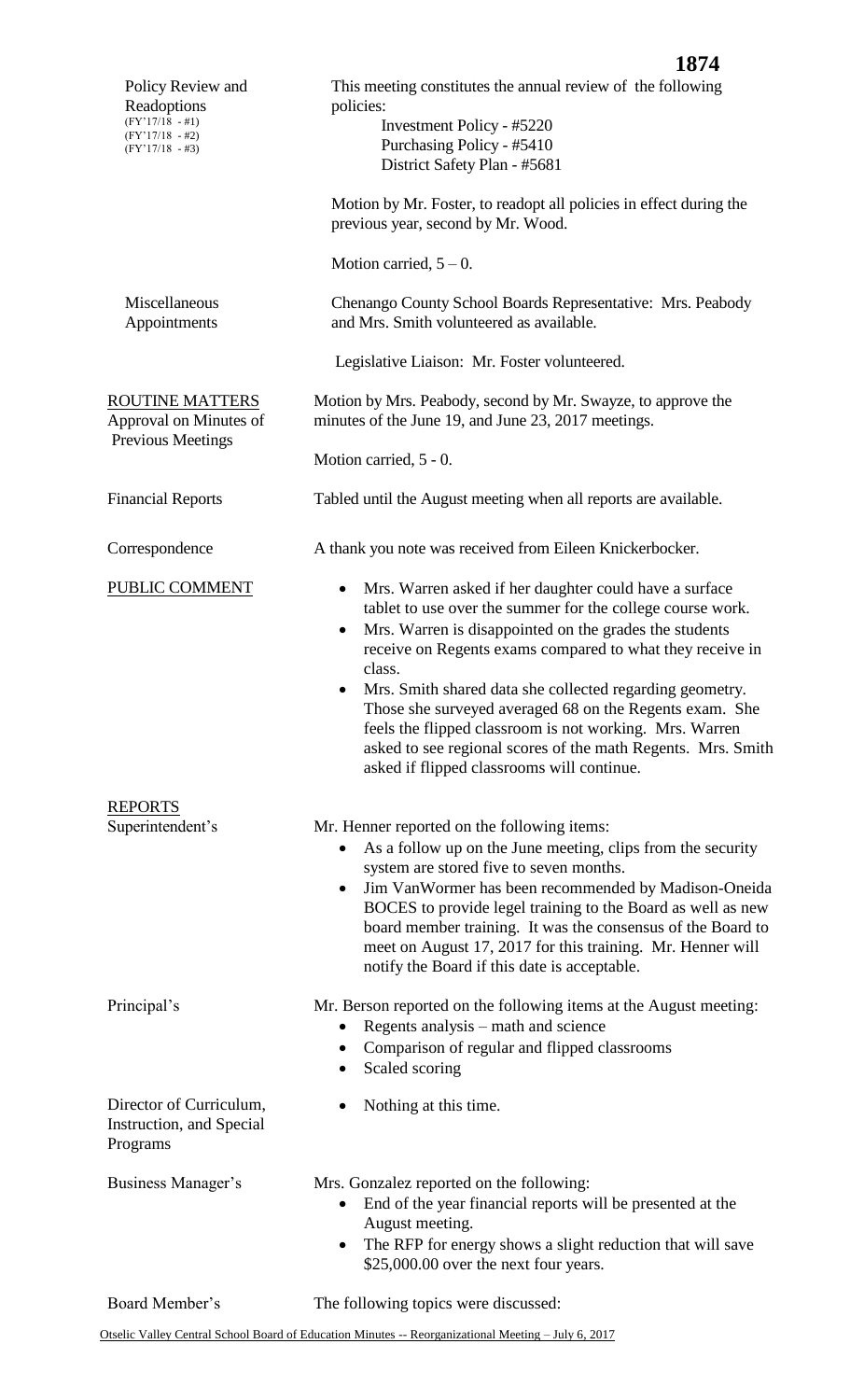A date for a Board retreat will be determined after the testing data is shared at the next meeting.

| <b>UNFINISHED BUSINESS</b><br>None at this time.<br><b>NEW BUSINESS</b>                             |                                                                                                                                                                                                                                                                                                                          |                                                                                                                            |                                                 |  |
|-----------------------------------------------------------------------------------------------------|--------------------------------------------------------------------------------------------------------------------------------------------------------------------------------------------------------------------------------------------------------------------------------------------------------------------------|----------------------------------------------------------------------------------------------------------------------------|-------------------------------------------------|--|
| Personnel<br>Recommendations                                                                        | Motion by Mr. Swayze, upon the recommendation of the<br>Superintendent of Schools, to approve the following personnel<br>recommendations:                                                                                                                                                                                |                                                                                                                            |                                                 |  |
|                                                                                                     | Roy Marshall                                                                                                                                                                                                                                                                                                             | Appointment as lead<br>maintenance and outdoor<br>custodian for the 2017-<br>2018 school year                              | At a stipend<br>per the OVEA<br>contract.       |  |
|                                                                                                     | <b>Kimberly Marshall</b>                                                                                                                                                                                                                                                                                                 | Appointment as the day<br>lead custodian for the<br>2017-2018 school year                                                  | At a stipend<br>per the OVEA<br>contract.       |  |
|                                                                                                     | E. Michael<br>Shuman                                                                                                                                                                                                                                                                                                     | Appointment as the night<br>lead custodian for the<br>2017-2018 school year                                                | At a stipend<br>per the OVEA<br>contract.       |  |
|                                                                                                     | Second by Mr. Foster.                                                                                                                                                                                                                                                                                                    |                                                                                                                            |                                                 |  |
|                                                                                                     | Motion carried, $5-0$ .                                                                                                                                                                                                                                                                                                  |                                                                                                                            |                                                 |  |
| Extra Curricular<br>Appointments                                                                    |                                                                                                                                                                                                                                                                                                                          | Motion by Mrs. Peabody, upon the recommendation of the<br>Superintendent of Schools to approve the following appointments: |                                                 |  |
|                                                                                                     | Carolina<br>O'Connor                                                                                                                                                                                                                                                                                                     | Appointment as a summer<br>school science teacher                                                                          | At a stipend<br>per the<br><b>OVTA</b> contract |  |
|                                                                                                     | Second by Mr. Foster.                                                                                                                                                                                                                                                                                                    |                                                                                                                            |                                                 |  |
|                                                                                                     | Motion carried, 5 - 0.                                                                                                                                                                                                                                                                                                   |                                                                                                                            |                                                 |  |
| Annual Renewal of the Free<br><b>Community Eligibility</b><br><b>Lunch and Breakfast</b><br>Program | Motion by Mr. Wood, upon the recommendation of the<br>Superintendent of Schools, to renew the application for the free<br>community eligibility lunch and breakfast program for the 2017–<br>2018 school year and to increase the breakfast and lunch prices by<br>fifteen cents across the board. Second by Mr. Swayze. |                                                                                                                            |                                                 |  |
|                                                                                                     | Motion carried, 5 - 0.                                                                                                                                                                                                                                                                                                   |                                                                                                                            |                                                 |  |
| <b>Internal Claims Auditor</b>                                                                      | Motion by Mrs. Peabody, upon the recommendation of the<br>Superintendent of Schools, to appoint Delaware-Chenango-Madison-<br>Otsego BOCES Central Business Office to the position of District<br>Internal Claims Auditor for the 2017-2018 school year, at a fee of<br>\$4,462.00. Second by Mr. Foster.                |                                                                                                                            |                                                 |  |
|                                                                                                     | Motion carried, 5 - 0.                                                                                                                                                                                                                                                                                                   |                                                                                                                            |                                                 |  |
| Committee on Special<br>Education<br>Recommendations                                                | Motion by Mr. Foster, upon the recommendation of the<br>Superintendent of Schools, to accept the recommendations of the<br>Committee of Special Education resulting from the meetings on June<br>19, 2017. Second by Mrs. Peabody.                                                                                       |                                                                                                                            |                                                 |  |
|                                                                                                     | Motion carried, 5 - 0.                                                                                                                                                                                                                                                                                                   |                                                                                                                            |                                                 |  |
| Career and Technical<br><b>Advisory Council</b>                                                     | Motion by Mr. Wood, upon the recommendation of the<br>Superintendent of Schools, to authorize the Career and Technical<br>Education Advisory Council to act as the advisory council for the<br>District. Second by Mr. Foster.                                                                                           |                                                                                                                            |                                                 |  |